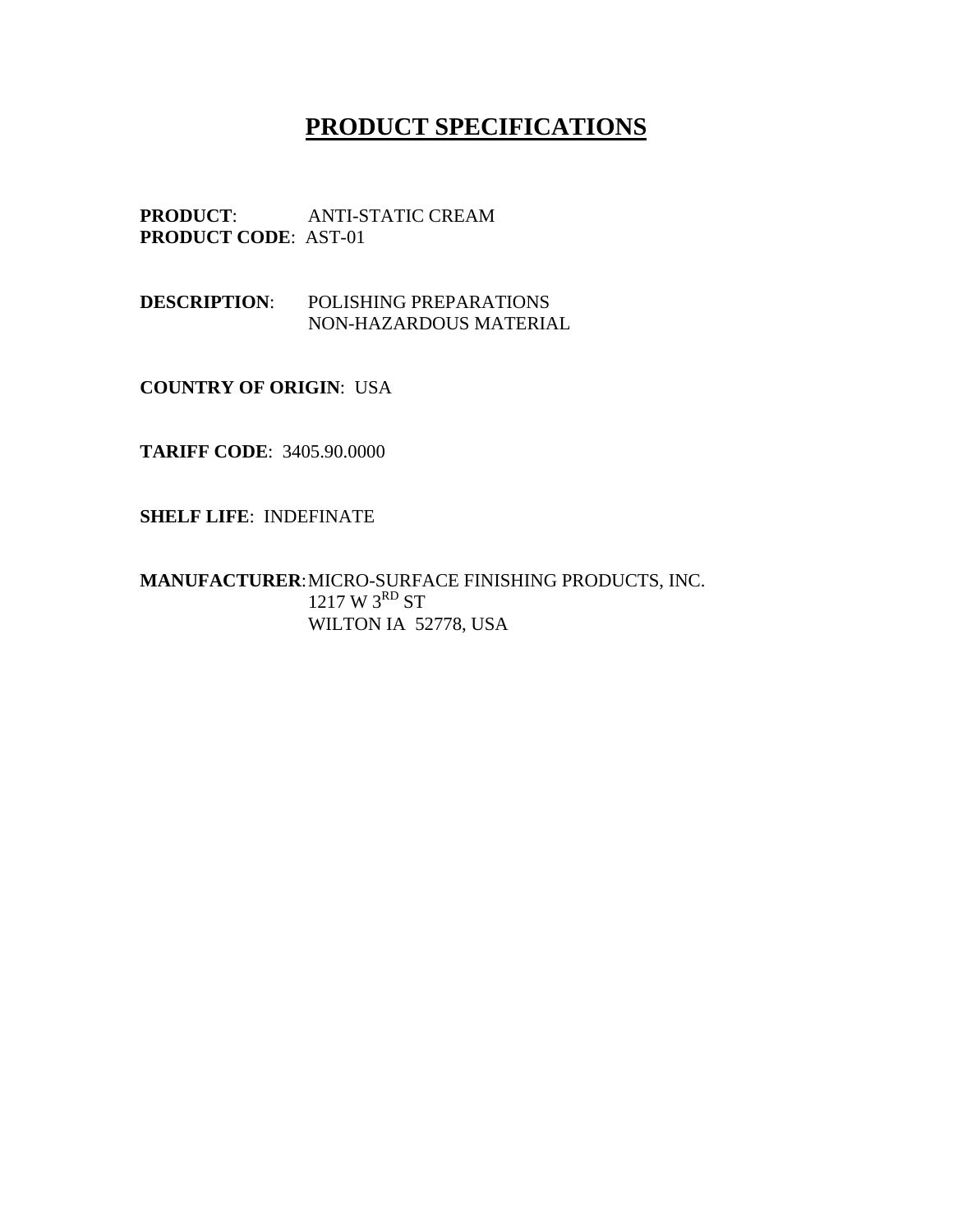**according to 1907/2006/EC (REACH), 1272/2008/EC (CLP), and OSHA**

**GHS**

Printing date 04.06.2015 **Revision: 04.06.2015** Revision: 04.06.2015

40.1.5

# **SECTION 1: Identification of the substance/mixture and of the company/ undertaking**

- · **1.1 Product identifier**
- · **Trade name: Anti-Static Cream**
- · **1.2 Relevant identified uses of the substance ormixture and uses advised against** No further relevant information available.
- · **Application of the substance / the mixture** Coating
- · **1.3 Details of the supplier of the Safety Data Sheet** · **Manufacturer/Supplier:** Micro-Surface Finishing Products, Inc. 1217 West 3rd Street Wilton, IA 52778 563-732-3240 sales@micro-surface.com
- · **1.4 Emergency telephone number:** 563-732-3240

## **SECTION 2: Hazards identification**

## · **2.1 Classification of the substance or mixture** · **Classification according to Regulation (EC) No 1272/2008** Classifications listed are applicable to the OSHA GHS Hazard Communication Standard (29CFR1910.1200). J. corrosion Eye Dam. 1 H318 Causes serious eye damage. Skin Irrit.2 H315 Causes skin irritation. · **Additional information:** There are no other hazards not otherwise classified that have been identified. 0 percent of the mixture consists of component(s) of unknown toxicity · **2.2 Label elements** · **Labelling according to Regulation (EC) No 1272/2008** The product is additionally classified and labelled according to the Globally Harmonized System within the United States (GHS). The product is classified and labelled according to the CLP regulation. · **Hazard pictograms** GHS05 · **Signal word** Danger

(Contd. on page 2)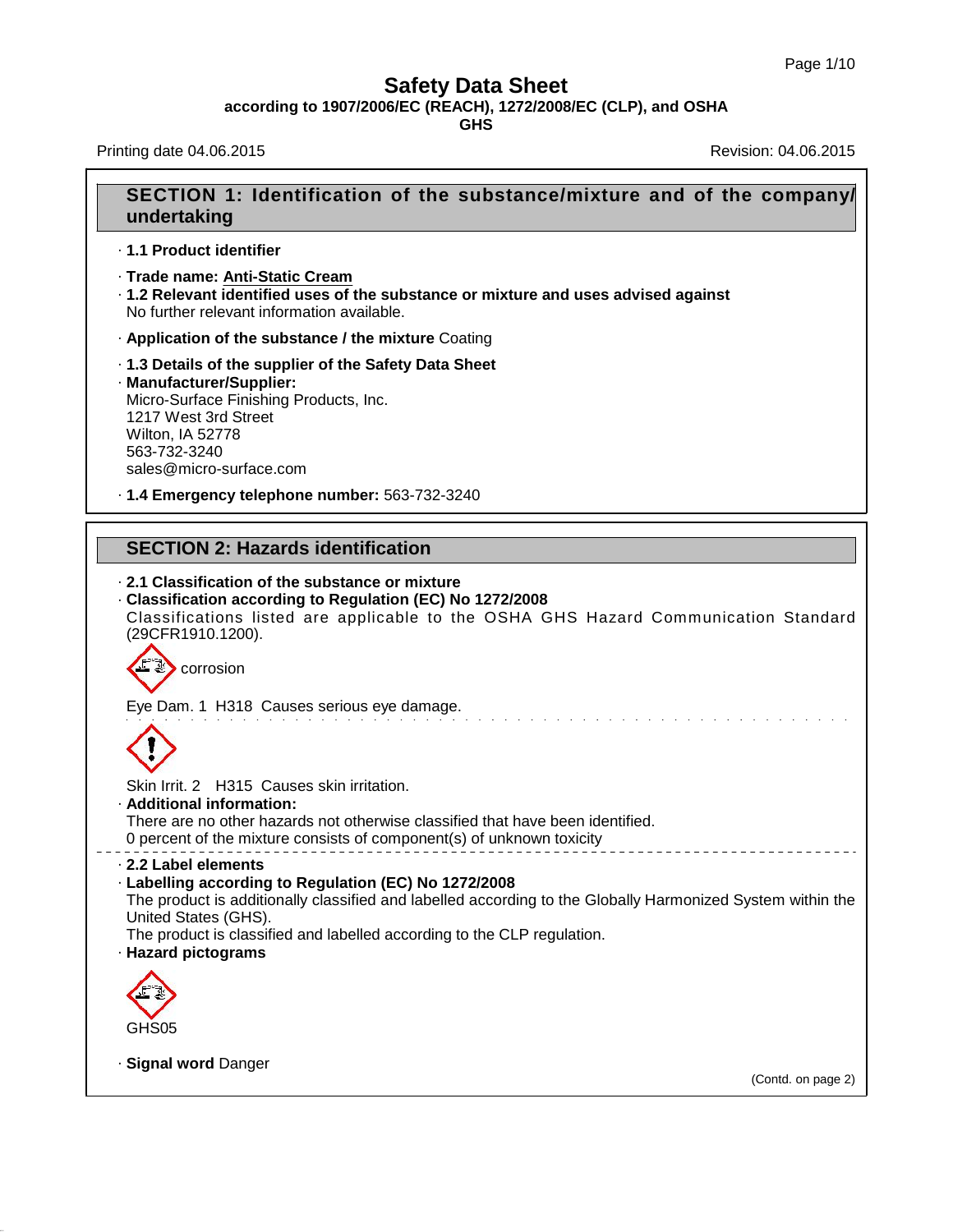**according to 1907/2006/EC (REACH), 1272/2008/EC (CLP), and OSHA**

**GHS**

Printing date 04.06.2015 **Printing date 04.06.2015** 

40.1.5

**Trade name: Anti-Static Cream**

|                                                              | (Contd. of page 1)                                                                                           |
|--------------------------------------------------------------|--------------------------------------------------------------------------------------------------------------|
|                                                              | · Hazard-determining components of labelling:                                                                |
|                                                              | Poly(oxy-1,2-ethanediyl),a,a'-[[[3-(decyloxy)propyl]methyliminio]di-2,1-ethanediyl]bis[w-hydroxy-, branched, |
| chlorides                                                    |                                                                                                              |
| · Hazard statements                                          |                                                                                                              |
| H315 Causes skin irritation.                                 |                                                                                                              |
|                                                              | H318 Causes serious eye damage.                                                                              |
| · Precautionary statements                                   |                                                                                                              |
| P <sub>264</sub>                                             | Wash thoroughly after handling.                                                                              |
| P280                                                         | Wear protective gloves/protective clothing/eye protection.                                                   |
|                                                              | P305+P351+P338 IF IN EYES: Rinse cautiously with water for several minutes. Remove contact lenses, if        |
|                                                              | present and easy to do. Continue rinsing.                                                                    |
| P310                                                         | Immediately call a POISON CENTER/doctor.                                                                     |
| P362                                                         | Take off contaminated clothing and wash before reuse.                                                        |
| P332+P313                                                    | If skin irritation occurs: Get medical advice/attention.                                                     |
| P302+P352                                                    | IF ON SKIN: Wash with plenty of water.                                                                       |
| · Hazard description:                                        |                                                                                                              |
| · WHMIS-symbols:                                             |                                                                                                              |
|                                                              | As of 11 February 2015, the current WHMIS system is being replaced by the GHS system. This is the            |
|                                                              | classification under the older system.                                                                       |
|                                                              | D2B - Toxic material causing other toxic effects                                                             |
|                                                              |                                                                                                              |
| · NFPA ratings (scale 0 - 4)                                 |                                                                                                              |
| Health $=$ 3                                                 |                                                                                                              |
| $Fire = 0$                                                   |                                                                                                              |
|                                                              | $Reactivity = 0$                                                                                             |
|                                                              |                                                                                                              |
| · HMIS-ratings (scale 0 - 4)                                 |                                                                                                              |
|                                                              |                                                                                                              |
| $3$ Health = 3<br><b>HEALTH</b>                              |                                                                                                              |
| $\boxed{0}$ Fire = 0<br><b>FIRE</b>                          |                                                                                                              |
| REACTIVITY 0 Reactivity = 0                                  |                                                                                                              |
|                                                              | · HMIS Long Term Health Hazard Substances                                                                    |
|                                                              | 64742-88-7 Solvent naphtha (petroleum), medium aliph.                                                        |
|                                                              |                                                                                                              |
|                                                              |                                                                                                              |
|                                                              |                                                                                                              |
|                                                              | · Results of PBT and vPvB assessment                                                                         |
|                                                              |                                                                                                              |
| 2.3 Other hazards<br>$\cdot$ PBT:<br>· vPvB: Not applicable. | 60828-78-6 Polyethylene glycol trimethylnonyl ether                                                          |

(Contd. on page 3)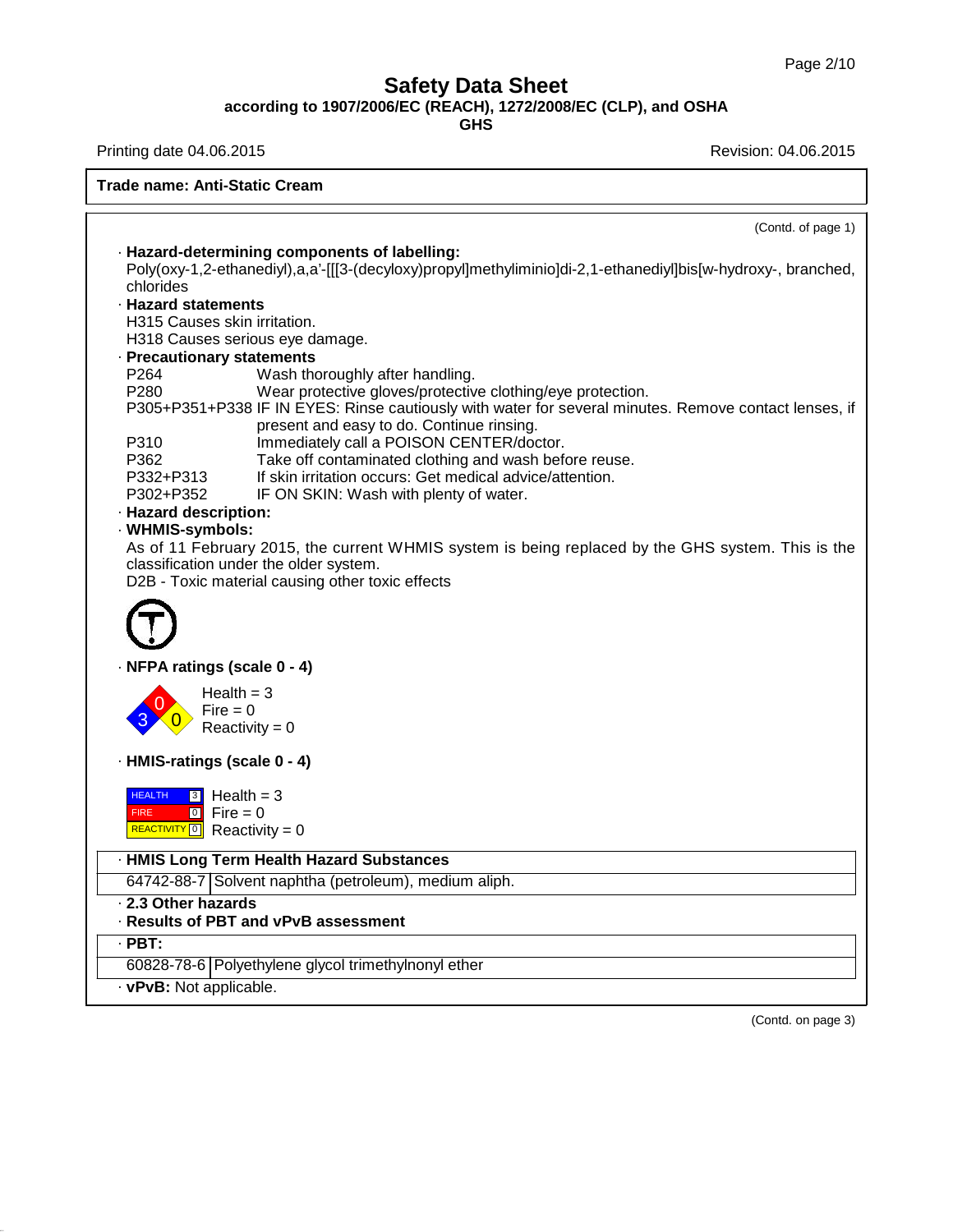### **Safety Data Sheet according to 1907/2006/EC (REACH), 1272/2008/EC (CLP), and OSHA**

**GHS**

Printing date 04.06.2015 **Revision: 04.06.2015** Revision: 04.06.2015

**Trade name: Anti-Static Cream**

(Contd. of page 2)

#### · **3.2 Mixtures**

· **Description:** Mixture of substances listed below with nonhazardous additions.

| · Dangerous components:                                                                  |                                                                                                                                                   |              |
|------------------------------------------------------------------------------------------|---------------------------------------------------------------------------------------------------------------------------------------------------|--------------|
| CAS: 68478-94-4                                                                          | Poly(oxy-1,2-ethanediyl),a,a'-[[[3-(decyloxy)propyl]methyliminio]di-<br>2,1-ethanediyl]bis[w-hydroxy-, branched, chlorides<br>Skin Corr. 1B, H314 | $< 5\%$      |
| CAS: 64742-49-0<br>EINECS: 265-151-9<br>Index number: 649-328-00-1 \ \ Asp. Tox. 1, H304 | Naphtha (petroleum), hydrotreated light (Nota P, -R45, R46, $\leq$ 2,5%<br>$ $ <0.1% benzene)                                                     |              |
| CAS: 67-63-0<br>EINECS: 200-661-7                                                        | propan-2-ol<br><b>Exam.</b> Lig. 2, H225<br>Index number: 603-117-00-0 $\otimes$ Eye Irrit. 2, H319; STOT SE 3, H336                              | $\leq 2.5\%$ |
| · Additional information:                                                                |                                                                                                                                                   |              |

For the listed ingredients, the identity and exact percentages are being withheld as a trade secret.

#### **SECTION 4: First aid measures**

#### · **4.1 Description of first aid measures**

- · **General information:** No special measures required.
- · **After inhalation:** Supply fresh air; consult doctor in case of complaints.
- · **After skin contact:**
- Immediately rinse with water. If skin irritation continues, consult a doctor.
- · **After eye contact:** Protect unharmed eye.
- Remove contact lenses if worn.
- Rinse opened eye for several minutes under running water. Then consult a doctor.
- · **After swallowing:**

Rinse out mouth and then drink plenty of water.

Do not induce vomiting; call for medical help immediately.

- · **4.2 Most important symptoms and effects, both acute and delayed** Irritant to skin and mucous membranes. Strong irritant with the danger of severe eye injury.
- · **Hazards** Causes serious eye damage.
- · **4.3 Indication of any immediate medical attention and special treatment needed** No further relevant information available.

#### **SECTION 5: Firefighting measures**

· **5.1 Extinguishing media**

40.1.5

- · **Suitable extinguishing agents:** Use fire extinguishing methods suitable to surrounding conditions.
- · **For safety reasons unsuitable extinguishing agents:** None.
- · **5.2 Special hazards arising from the substance ormixture** No further relevant information available.

(Contd. on page 4)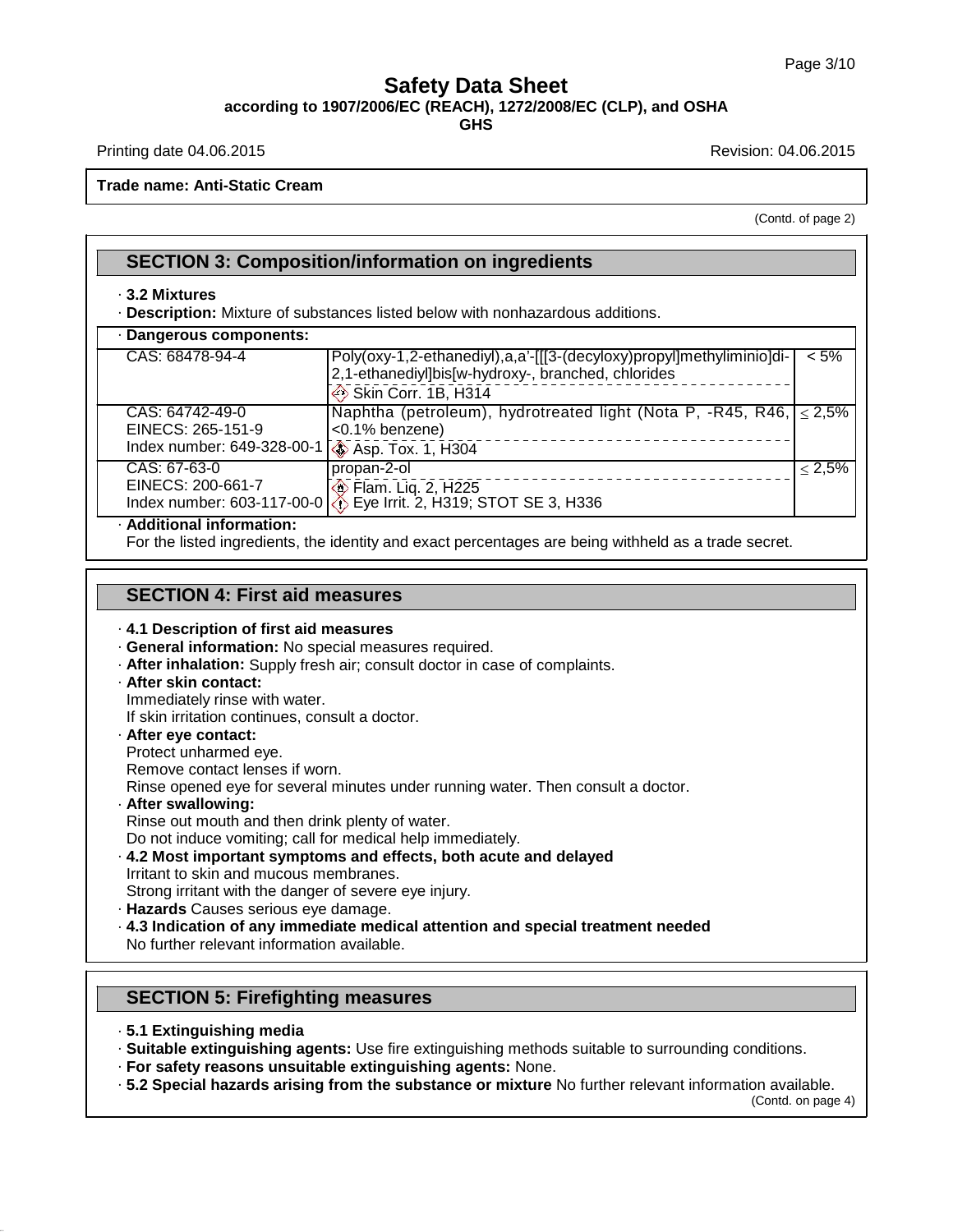**according to 1907/2006/EC (REACH), 1272/2008/EC (CLP), and OSHA**

**GHS**

Printing date 04.06.2015 **Revision: 04.06.2015** Revision: 04.06.2015

(Contd. of page 3)

**Trade name: Anti-Static Cream**

#### · **5.3 Advice for firefighters**

· **Protective equipment:**

Wear self-contained respiratory protective device. Wear fully protective suit.

· **Additional information** No further relevant information available.

#### **SECTION 6: Accidental release measures**

· **6.1 Personal precautions, protective equipment and emergency procedures**

Wear protective equipment. Keep unprotected persons away.

Ensure adequate ventilation

Particular danger of slipping on leaked/spilled product.

- · **6.2 Environmental precautions:** Do not allow to enter sewers/ surface or ground water. Dilute with plenty of water.
- · **6.3 Methods and material for containment and cleaning up:** Absorb with liquid-binding material (sand, diatomite, acid binders, universal binders, sawdust). Pick up mechanically. Dispose contaminated material as waste according to item 13.

Ensure adequate ventilation.

Send for recovery or disposal in suitable receptacles.

· **6.4 Reference to other sections** See Section 7 for information on safe handling. See Section 8 for information on personal protection equipment. See Section 13 for disposal information.

## **SECTION 7: Handling and storage**

- · **7.1 Precautions for safe handling** Prevent formation of aerosols. Use only in well ventilated areas.
- · **Information about fire - and explosion protection:** No special measures required.
- · **7.2 Conditions for safe storage, including any incompatibilities**
- · **Storage:**

40.1.5

· **Requirements to be met by storerooms and receptacles:** Do not allow product to freeze.

· **Information about storage in one common storage facility:** Store away from foodstuffs.

Store away from oxidising agents.

- · **Further information about storage conditions:** Keep container tightly sealed. Protect from frost.
- · **7.3 Specific end use(s)** No further relevant information available.

(Contd. on page 5)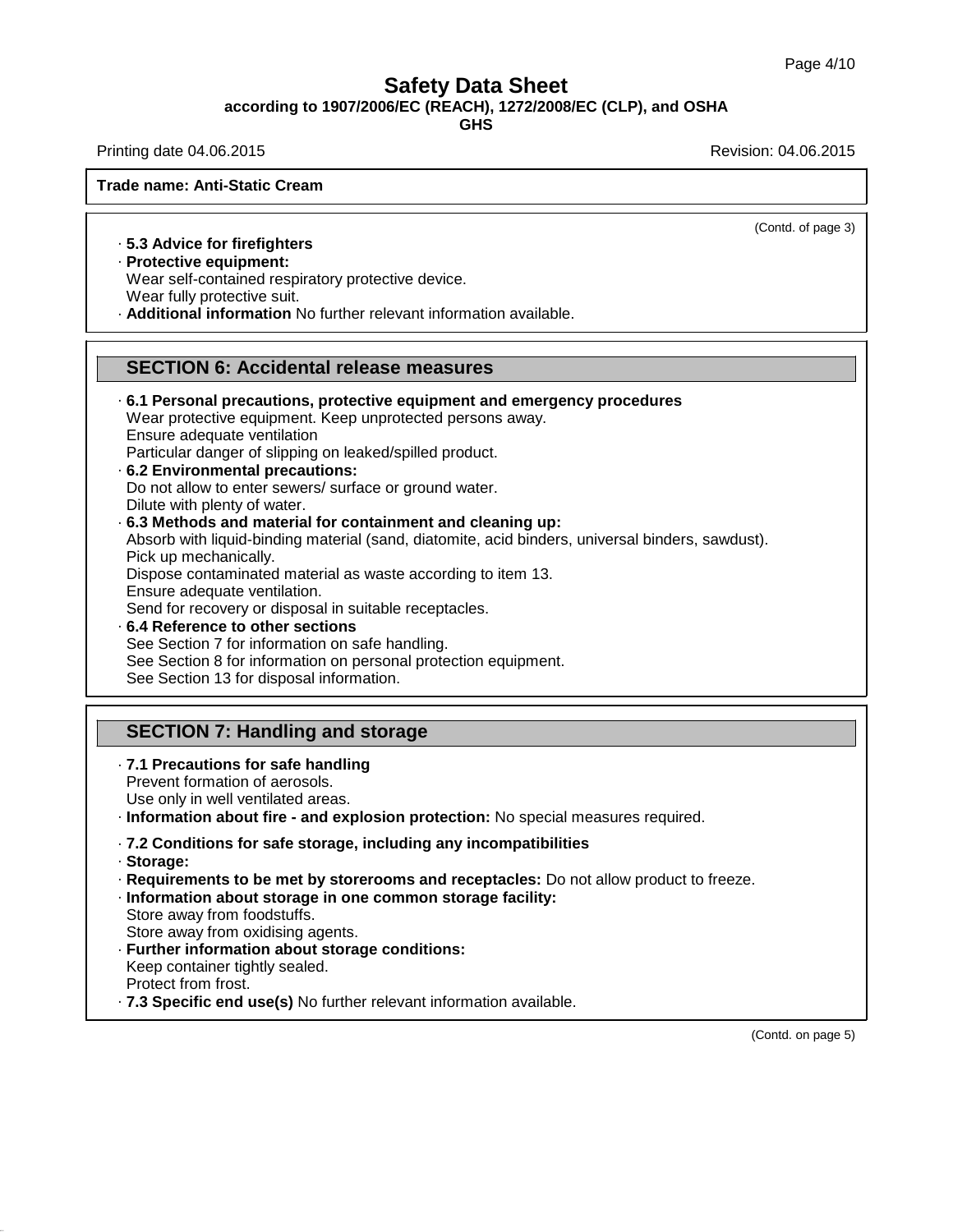**according to 1907/2006/EC (REACH), 1272/2008/EC (CLP), and OSHA**

**GHS**

Printing date 04.06.2015 **Printing date 04.06.2015** 

40.1.5

**Trade name: Anti-Static Cream**

(Contd. of page 4)

|                                                                                                     | <b>SECTION 8: Exposure controls/personal protection</b>                                                                                                                                                                                                                                                                                                                                                                                                                              |  |  |  |
|-----------------------------------------------------------------------------------------------------|--------------------------------------------------------------------------------------------------------------------------------------------------------------------------------------------------------------------------------------------------------------------------------------------------------------------------------------------------------------------------------------------------------------------------------------------------------------------------------------|--|--|--|
|                                                                                                     | - Additional information about design of technical facilities: No further data; see item 7.                                                                                                                                                                                                                                                                                                                                                                                          |  |  |  |
| 8.1 Control parameters<br>· Ingredients with limit values that require monitoring at the workplace: |                                                                                                                                                                                                                                                                                                                                                                                                                                                                                      |  |  |  |
|                                                                                                     |                                                                                                                                                                                                                                                                                                                                                                                                                                                                                      |  |  |  |
| PEL (USA)                                                                                           | Long-term value: 980 mg/m <sup>3</sup> , 400 ppm                                                                                                                                                                                                                                                                                                                                                                                                                                     |  |  |  |
| REL (USA)                                                                                           | Short-term value: 1225 mg/m <sup>3</sup> , 500 ppm<br>Long-term value: 980 mg/m <sup>3</sup> , 400 ppm                                                                                                                                                                                                                                                                                                                                                                               |  |  |  |
| TLV (USA)                                                                                           | Short-term value: 984 mg/m <sup>3</sup> , 400 ppm<br>Long-term value: 492 mg/m <sup>3</sup> , 200 ppm<br><b>BEI</b>                                                                                                                                                                                                                                                                                                                                                                  |  |  |  |
| EL (Canada)                                                                                         | Short-term value: 400 ppm<br>Long-term value: 200 ppm                                                                                                                                                                                                                                                                                                                                                                                                                                |  |  |  |
|                                                                                                     | EV (Canada) Short-term value: 400 ppm<br>Long-term value: 200 ppm                                                                                                                                                                                                                                                                                                                                                                                                                    |  |  |  |
|                                                                                                     | . <b>DNELs</b> No further relevant information available.<br>. PNECs No further relevant information available.                                                                                                                                                                                                                                                                                                                                                                      |  |  |  |
|                                                                                                     | · Ingredients with biological limit values:                                                                                                                                                                                                                                                                                                                                                                                                                                          |  |  |  |
| 67-63-0 propan-2-ol                                                                                 |                                                                                                                                                                                                                                                                                                                                                                                                                                                                                      |  |  |  |
| BEI (USA) 40 mg/L                                                                                   | Medium: urine<br>Time: end of shift at end of workweek<br>Parameter: Acetone (background, nonspecific)                                                                                                                                                                                                                                                                                                                                                                               |  |  |  |
|                                                                                                     | · Additional information: No further relevant information available.                                                                                                                                                                                                                                                                                                                                                                                                                 |  |  |  |
| 8.2 Exposure controls<br>· Respiratory protection:<br>· Protection of hands:                        | · Personal protective equipment:<br>· General protective and hygienic measures:<br>The usual precautionary measures are to be adhered to when handling chemicals.<br>Keep away from foodstuffs, beverages and feed.<br>Immediately remove all soiled and contaminated clothing.<br>Wash hands before breaks and at the end of work.<br>Avoid contact with the eyes and skin.<br>Not required under normal conditions of use.<br>For spills, respiratory protection may be advisable. |  |  |  |
|                                                                                                     | Protective gloves                                                                                                                                                                                                                                                                                                                                                                                                                                                                    |  |  |  |
| · Material of gloves                                                                                | The glove material has to be impermeable and resistant to the product/ the substance/ the preparation.<br>The selection of the suitable gloves does not only depend on the material, but also on further marks of<br>quality and varies from manufacturer to manufacturer. As the product is a preparation of several<br>(Contd. on page 6)                                                                                                                                          |  |  |  |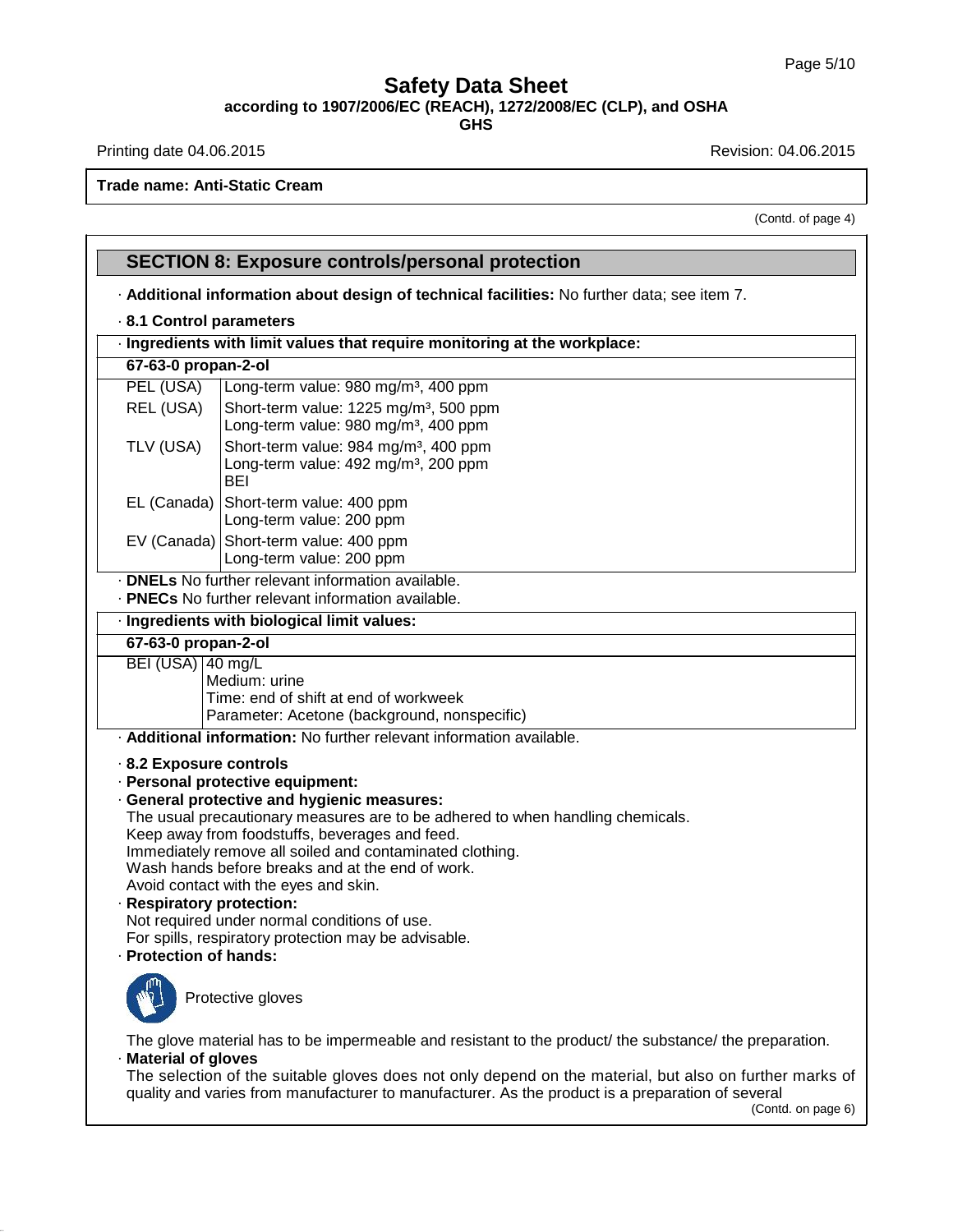**according to 1907/2006/EC (REACH), 1272/2008/EC (CLP), and OSHA**

**GHS**

Printing date 04.06.2015 **Revision: 04.06.2015** Revision: 04.06.2015

**Trade name: Anti-Static Cream**

(Contd. of page 5)

substances, the resistance of the glove material can not be calculated in advance and has therefore to be checked prior to the application.

- · **Penetration time of glove material** The exact break through time has to be found out by the manufacturer of the protective gloves and has to be observed.
- · **Eye protection:**

Contact lenses should not be worn.



40.1.5

Safety glasses

- · **Body protection:** Protective work clothing
- · **Limitation and supervision of exposure into the environment** No further relevant information available.

#### **SECTION 9: Physical and chemical properties**

|                                             | . 9.1 Information on basic physical and chemical properties |                    |  |  |  |
|---------------------------------------------|-------------------------------------------------------------|--------------------|--|--|--|
| <b>General Information</b><br>· Appearance: |                                                             |                    |  |  |  |
| Form:                                       | Cream.                                                      |                    |  |  |  |
| Colour:                                     | White                                                       |                    |  |  |  |
| · Odour:                                    | Not determined.                                             |                    |  |  |  |
| . Odour threshold:                          | Not determined.                                             |                    |  |  |  |
| · pH-value:                                 | Not determined.                                             |                    |  |  |  |
| Change in condition                         |                                                             |                    |  |  |  |
| <b>Melting point/Melting range:</b>         | Not Determined.                                             |                    |  |  |  |
| <b>Boiling point/Boiling range:</b>         | Undetermined.                                               |                    |  |  |  |
| · Flash point:                              | Not applicable.                                             |                    |  |  |  |
| · Flammability (solid, gaseous):            | Not applicable.                                             |                    |  |  |  |
| · Auto/Self-ignition temperature:           | 395 °C (743 °F)                                             |                    |  |  |  |
| Decomposition temperature:                  | Not determined.                                             |                    |  |  |  |
| · Self-igniting:                            | Product is not self-igniting.                               |                    |  |  |  |
| · Danger of explosion:                      | Product does not present an explosion hazard.               |                    |  |  |  |
| <b>Explosion limits:</b>                    |                                                             |                    |  |  |  |
| Lower:                                      | Not determined.                                             |                    |  |  |  |
| Upper:                                      | Not determined.                                             |                    |  |  |  |
| · Vapour pressure at 20 °C (68 °F):         | 23 hPa (17 mm Hg)                                           |                    |  |  |  |
| · Density:                                  | Not determined.                                             |                    |  |  |  |
| · Relative density                          | Not determined.                                             |                    |  |  |  |
| · Vapour density                            | Not determined.                                             |                    |  |  |  |
|                                             |                                                             | (Contd. on page 7) |  |  |  |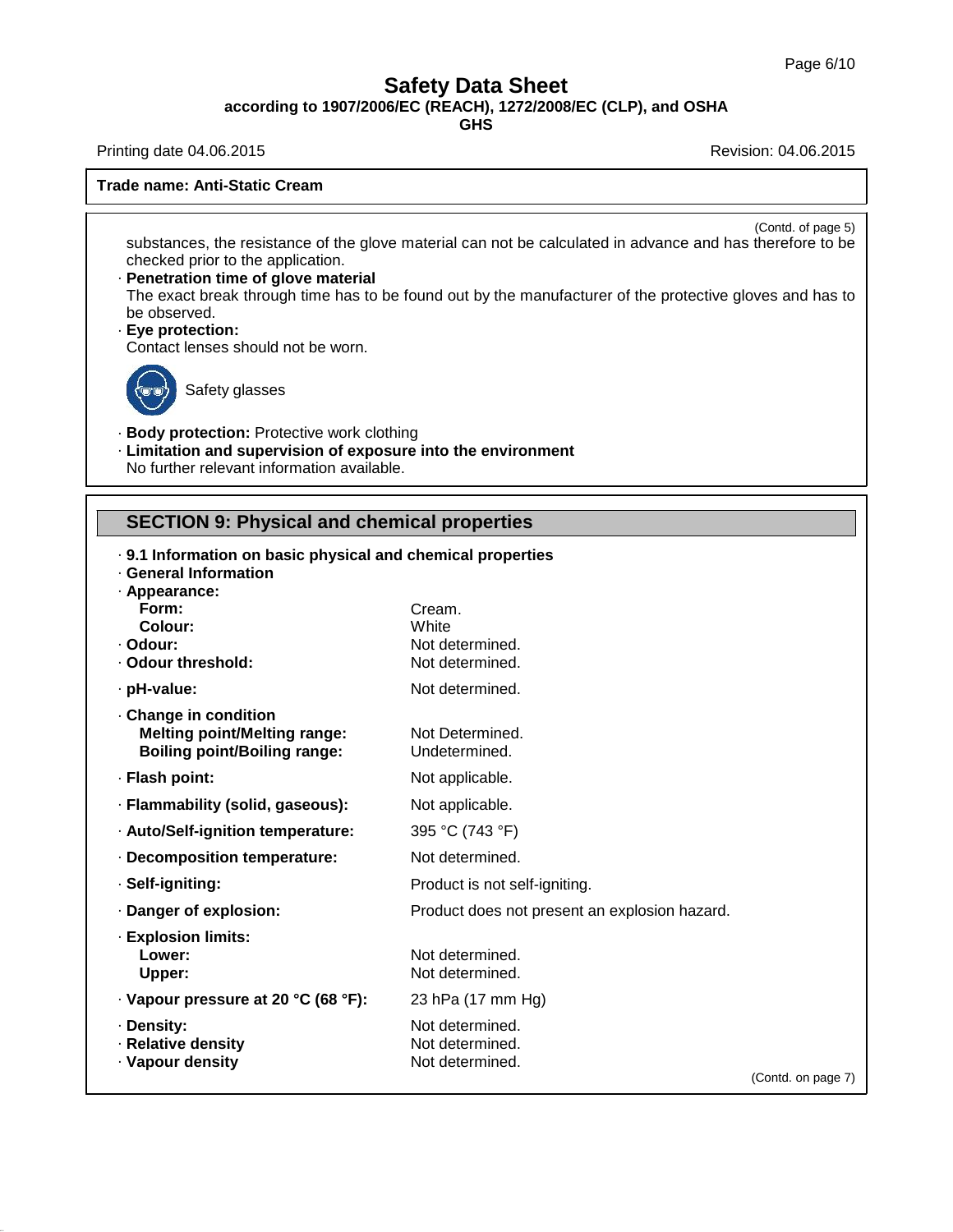**according to 1907/2006/EC (REACH), 1272/2008/EC (CLP), and OSHA**

**GHS**

Printing date 04.06.2015 **Revision: 04.06.2015** Revision: 04.06.2015

**Trade name: Anti-Static Cream**

| · Evaporation rate                                                | Not determined.                                                                  | (Contd. of page 6) |
|-------------------------------------------------------------------|----------------------------------------------------------------------------------|--------------------|
| · Solubility in / Miscibility with<br>water:                      | Fully miscible.                                                                  |                    |
| · Partition coefficient (n-octanol/water): Not determined.        |                                                                                  |                    |
| · Viscosity:<br>Dynamic:<br>Kinematic:<br>. 9.2 Other information | Not determined.<br>Not determined.<br>No further relevant information available. |                    |

#### **SECTION 10: Stability and reactivity**

- · **10.1 Reactivity**
- · **10.2 Chemical stability**
- · **Thermal decomposition / conditions to be avoided:**
- No decomposition if used and stored according to specifications.
- · **10.3 Possibility of hazardous reactions**

Reacts with strong oxidising agents.

- Reacts with strong alkali.
- · **10.4 Conditions to avoid** No further relevant information available.
- · **10.5 Incompatible materials:** No further relevant information available.
- · **10.6 Hazardous decomposition products:** Carbon monoxide and carbon dioxide

#### **SECTION 11: Toxicological information**

- · **11.1 Information on toxicological effects**
- · **Acute toxicity:**
- · **LD/LC50 values relevant for classification:** None.
- · **Primary irritant effect:**
- · **on the skin:** Irritant to skin and mucous membranes.
- · **on the eye:** Strong caustic effect.
- · **Sensitisation:** No sensitising effects known.
- · **Subacute to chronic toxicity:** No further relevant information available.
- · **Additional toxicological information:**

The product shows the following dangers according to the calculation method of the General EU Classification Guidelines for Preparations as issued in the latest version: Irritant

- · **Acute effects (acute toxicity, irritation and corrosivity):** Irritating to skin.
- · **Repeated dose toxicity:** No further relevant information available.
- · **CMR effects (carcinogenity, mutagenicity and toxicity for reproduction):** None.

## **SECTION 12: Ecological information**

· **12.1 Toxicity**

40.1.5

· **Aquatic toxicity:** No further relevant information available.

(Contd. on page 8)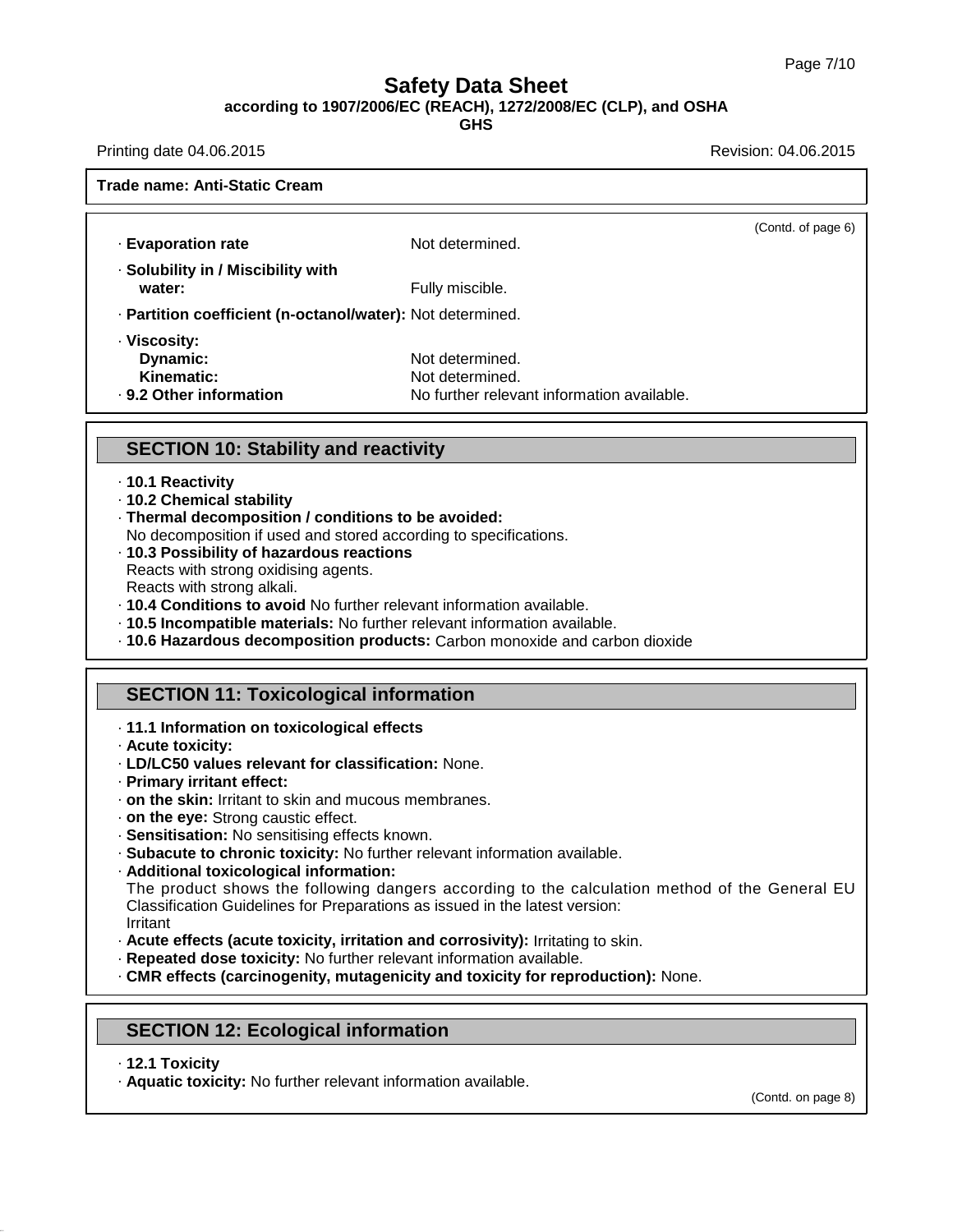**according to 1907/2006/EC (REACH), 1272/2008/EC (CLP), and OSHA**

**GHS**

Printing date 04.06.2015 **Revision: 04.06.2015** Revision: 04.06.2015

**Trade name: Anti-Static Cream**

(Contd. of page 7)

- · **12.2 Persistence and degradability** No further relevant information available.
- · **12.3 Bioaccumulative potential** No further relevant information available.
- · **12.4 Mobility in soil** No further relevant information available.
- · **Additional ecological information:**
- · **General notes:**

Water hazard class 1 (German Regulation) (Self-assessment): slightly hazardous for water Do not allow undiluted product or large quantities of it to reach ground water, water course or sewage system.

#### · **12.5 Results of PBT and vPvB assessment**

· **PBT:**

40.1.5

60828-78-6 Polyethylene glycol trimethylnonyl ether

· **vPvB:** Not applicable.

· **12.6 Other adverse effects** No further relevant information available.

#### **SECTION 13: Disposal considerations**

#### · **13.1 Waste treatment methods**

· **Recommendation**

Must not be disposed together with household garbage. Do not allow product to reach sewage system. The user of this material has the responsibility to dispose of unused material, residues and containers in compliance with all relevant local, state and federal laws and regulations regarding treatment, storage and disposal for hazardous and nonhazardous wastes. Residual materials should be treated as hazardous.

· **Uncleaned packaging:**

- · **Recommendation:** Disposal must be made according to official regulations.
- · **Recommended cleansing agents:** Water, if necessary together with cleansing agents.

## **SECTION 14: Transport information**

| ⋅ 14.1 UN-Number<br>· DOT, ADR, ADN, IMDG, IATA<br>⋅ 14.2 UN proper shipping name<br>· DOT, ADR, ADN, IMDG, IATA<br>· 14.3 Transport hazard class(es) | Not Regulated<br>Not Regulated |                    |
|-------------------------------------------------------------------------------------------------------------------------------------------------------|--------------------------------|--------------------|
| · DOT, ADR, ADN, IMDG, IATA                                                                                                                           |                                |                    |
| · Class                                                                                                                                               | Not Regulated                  |                    |
| ⋅ 14.4 Packing group                                                                                                                                  |                                |                    |
| · DOT, ADR, IMDG, IATA                                                                                                                                | Not Regulated                  |                    |
| .14.5 Environmental hazards:                                                                                                                          |                                |                    |
| · Marine pollutant:                                                                                                                                   | No.                            |                    |
| 14.6 Special precautions for user                                                                                                                     | Not applicable.                |                    |
| · 14.7 Transport in bulk according to Annex II of                                                                                                     |                                |                    |
| <b>MARPOL73/78 and the IBC Code</b>                                                                                                                   | Not applicable.                |                    |
|                                                                                                                                                       |                                | (Contd. on page 9) |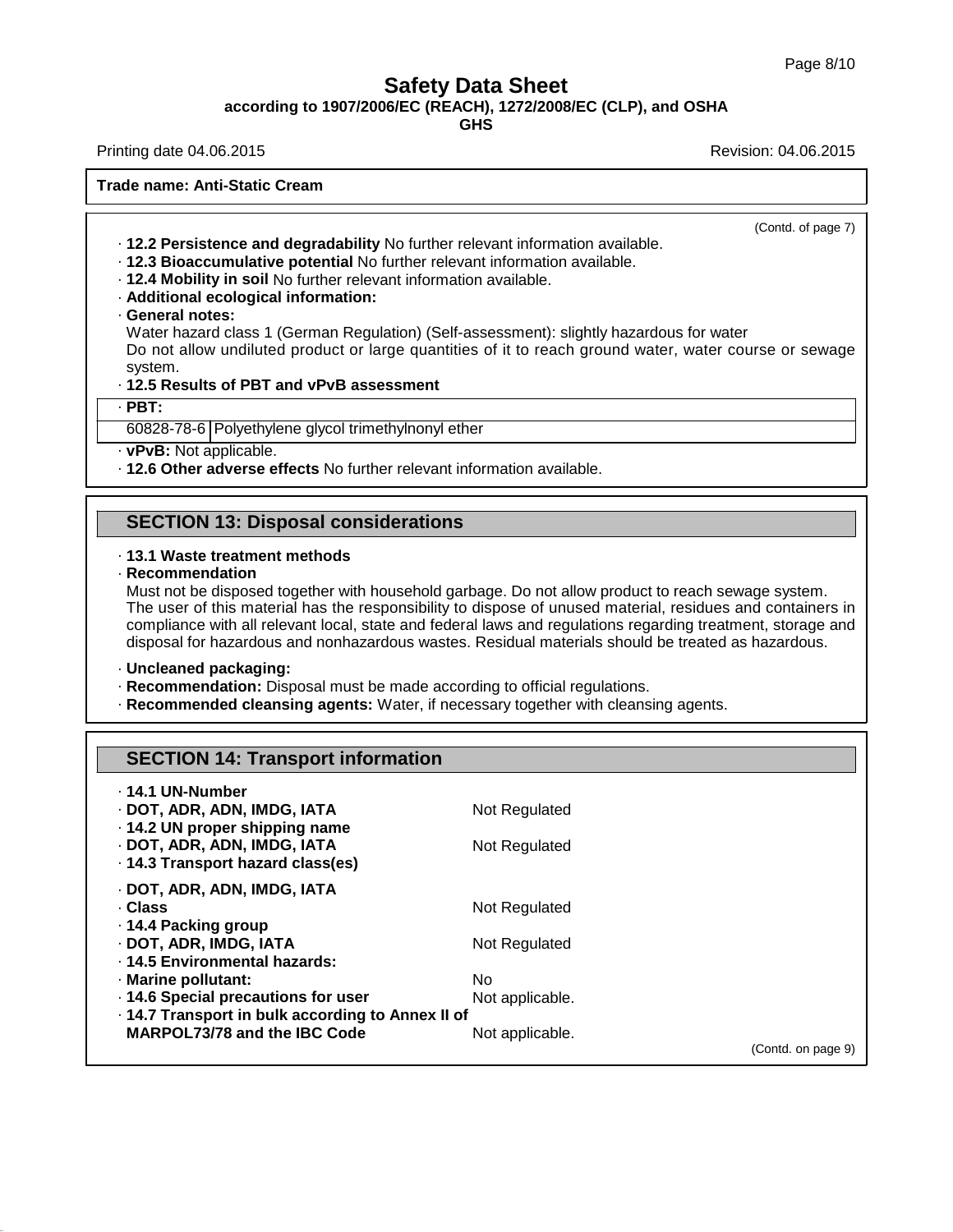**according to 1907/2006/EC (REACH), 1272/2008/EC (CLP), and OSHA**

**GHS**

Printing date 04.06.2015 **Revision: 04.06.2015** Revision: 04.06.2015

**Trade name: Anti-Static Cream**

· **UN "Model Regulation":** -

#### **SECTION 15: Regulatory information**

· **15.1 Safety, health and environmental regulations/legislation specific for the substance ormixture** · **United States (USA)**

· **SARA**

· **Section 355 (extremely hazardous substances):**

None of the ingredients are listed.

· **Section 313 (Specific toxic chemical listings):**

None of the ingredients are listed.

· **TSCA (Toxic Substances Control Act):**

All ingredients are listed.

· **Proposition 65 (California):**

· **Chemicals known to cause cancer:**

Present in trace quantities. 111-42-2 2,2'-iminodiethanol

· **Chemicals known to cause reproductive toxicity for females:**

None of the ingredients are listed.

· **Chemicals known to cause reproductive toxicity for males:**

None of the ingredients are listed.

· **Chemicals known to cause developmental toxicity:**

None of the ingredients are listed.

· **Carcinogenic Categories**

· **EPA (Environmental Protection Agency)**

None of the ingredients are listed.

· **IARC (International Agency for Research on Cancer)**

67-63-0 propan-2-ol 3

· **TLV (Threshold Limit Value established by ACGIH)**

67-63-0 propan-2-ol A4

· **NIOSH-Ca (National Institute for Occupational Safety and Health)**

None of the ingredients are listed.

· **Canada**

40.1.5

· **Canadian Domestic Substances List (DSL)**

All ingredients are listed.

· **Canadian Ingredient Disclosure list (limit 0.1%)**

None of the ingredients are listed.

· **Canadian Ingredient Disclosure list (limit 1%)**

57-11-4 stearic acid, pure

(Contd. on page 10)

(Contd. of page 8)